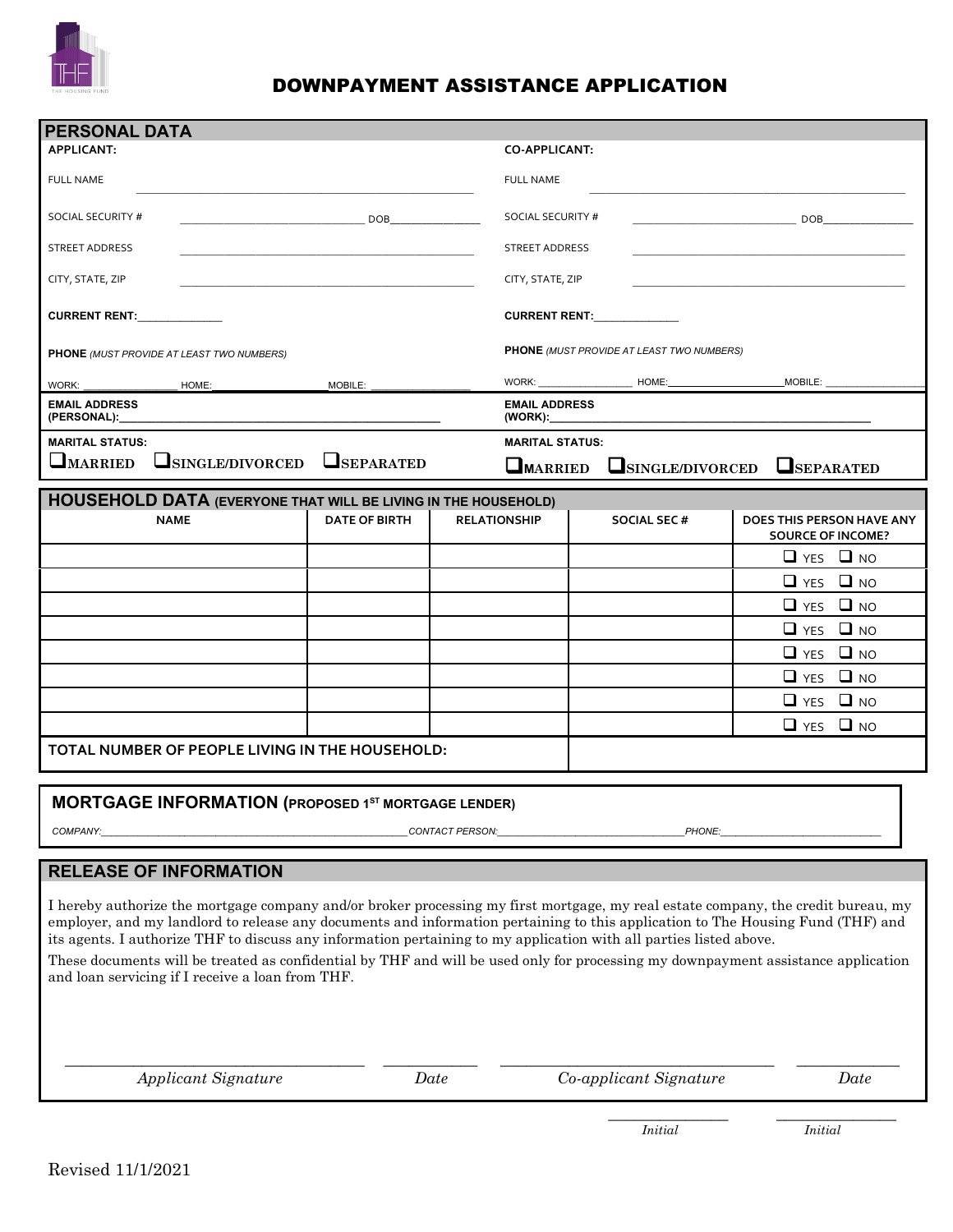### **CONFLICT OF INTEREST**

| (NOTE: Identification of a conflict-of-interest will not necessarily keep you from participating in this program.) |
|--------------------------------------------------------------------------------------------------------------------|
| Are you or any member of your family related to anyone who works for The Housing Fund or its Board of Directors?   |
| $\Box$ YES $\Box$ NO If yes, explain.                                                                              |

| <b>INCOME DATA (COMPLETE FOR ALL MEMBERS OF THE HOUSEHOLD WHO HAVE ANY SOURCE OF INCOME)</b> |                                                                          |                  |
|----------------------------------------------------------------------------------------------|--------------------------------------------------------------------------|------------------|
| <b>APPLICANT:</b>                                                                            | <b>EMPLOYER:</b>                                                         |                  |
| <b>EMPLOYER ADDRESS:</b>                                                                     | DATE OF EMPLOYMENT:                                                      | <b>PHONE:</b>    |
| $\Box$ HOURLY<br>$INCOME:$ \$                                                                | $\Box$ weekly $\Box$ every two weeks $\Box$ twice a month $\Box$ monthly |                  |
| I WORK OVERTIME ON A CONSISTANT BASIS:                                                       | $\Box$ YES $\Box$ NO                                                     | $\mathsf{s}$ $-$ |
| I RECEIVE BONUSES / COMISSION ON A CONSISTANT BASIS:                                         | $\Box$ YES $\Box$ NO                                                     | $\bullet$        |
| I RECEIVE SSI / SOC. SEC. BENEFITS FOR MYSELF OR DEPENDANT(S):                               | $\Box$ YES $\Box$ NO                                                     | \$               |
| I RECEIVE CHILD SUPPORT / ALIMONY:                                                           | $\Box$ YES $\Box$ NO                                                     | \$               |
| <b>OTHER INCOME:</b>                                                                         | $\Box$ YES<br>$\Box$ NO                                                  | $\mathsf{s}_-$   |
| <b>CO-APPLICANT:</b>                                                                         | <b>EMPLOYER:</b>                                                         |                  |
| <b>EMPLOYER ADDRESS:</b>                                                                     | DATE OF EMPLOYMENT:                                                      | <b>PHONE:</b>    |
| INCOME: $\mathbf{s}$ $\qquad \qquad$ HOURLY                                                  | $\Box$ weekly $\Box$ every two weeks $\Box$ twice a month $\Box$ monthly |                  |
| I WORK OVERTIME ON A CONSISTANT BASIS:                                                       | $\Box$ YES $\Box$ NO                                                     | \$               |
| I RECEIVE BONUSES / COMISSION ON A CONSISTANT BASIS:                                         | $\Box$ YES $\Box$ NO                                                     | \$               |
| I RECEIVE SSI / SOC. SEC. BENEFITS FOR MYSELF OR DEPENDANT(S):                               | $\Box$ YES $\Box$ NO                                                     | \$               |
| I RECEIVE CHILD SUPPORT / ALIMONY:                                                           | $\Box$ YES $\Box$ NO                                                     | $\mathsf{s}_-$   |
| <b>OTHER INCOME:</b>                                                                         | $\Box$ YES $\Box$ NO                                                     | \$               |
| OTHER:                                                                                       | <b>EMPLOYER:</b>                                                         |                  |
| <b>EMPLOYER ADDRESS:</b>                                                                     | DATE OF EMPLOYMENT:                                                      | <b>PHONE:</b>    |
| $\Box$ HOURLY<br>$INCOME:$ $\sim$                                                            | $\Box$ weekly $\Box$ every two weeks $\Box$ twice a month $\Box$ monthly |                  |
| I WORK OVERTIME ON A CONSISTANT BASIS:                                                       | $\Box$ YES $\Box$ NO                                                     | $\mathsf{s}_-$   |
| I RECEIVE BONUSES / COMISSION ON A CONSISTANT BASIS:                                         | $\Box$ YES $\Box$ NO                                                     | \$               |
| I RECEIVE SSI / SOC. SEC. BENEFITS FOR MYSELF OR DEPENDANT(S):                               | $\Box$ YES $\Box$ NO                                                     | $\sim$           |
| I RECEIVE CHILD SUPPORT / ALIMONY:                                                           | $\Box$ YES $\Box$ NO                                                     | $\mathsf{s}$ $-$ |
| <b>OTHER INCOME:</b>                                                                         | $\Box$ YES $\Box$ NO                                                     | $\mathsf{s}_-$   |

#### **My household has no other income other than what is reported above**. \_\_\_\_\_\_\_\_\_\_\_\_\_\_\_\_

*Initial*

I certify that all of the statements that I have made in this application are complete, true, and correct to the best of my knowledge. I understand that if I provide incorrect, incomplete or false information on this application, I will be declined for this loan. I further understand that if The Housing Fund approves my loan, its discovery of false, incomplete or incorrect information could lead to legal action against me to enforce immediate repayment of this loan.

\_\_\_\_\_\_\_\_\_\_\_\_\_\_\_\_\_\_\_\_\_\_\_\_\_\_\_\_\_\_\_\_\_\_\_ \_\_\_\_\_\_\_\_\_\_\_ \_\_\_\_\_\_\_\_\_\_\_\_\_\_\_\_\_\_\_\_\_\_\_\_\_\_\_\_\_\_\_\_ \_\_\_\_\_\_\_\_\_\_\_\_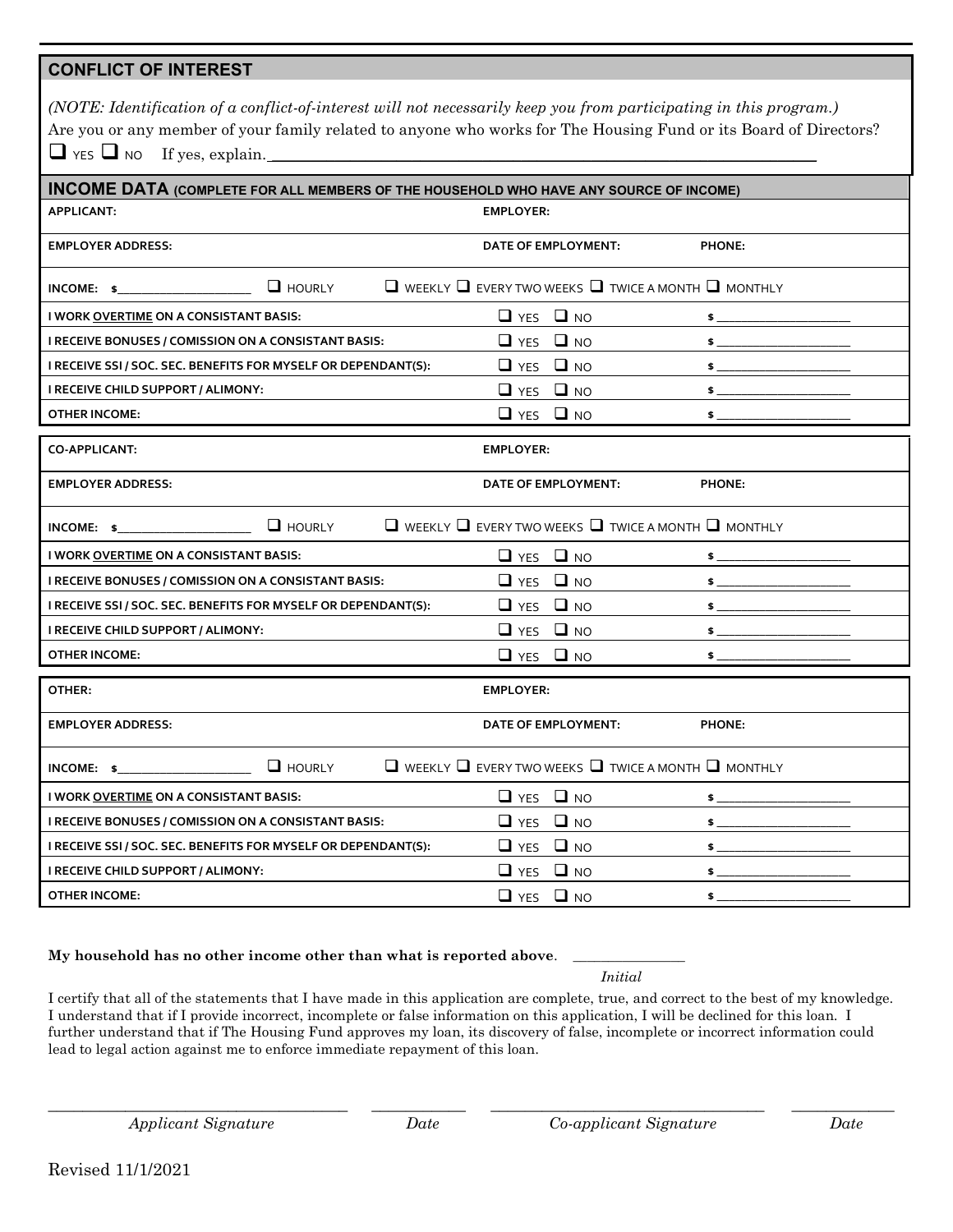# DOWNPAYMENT ASSISTANCE PROGRAM DISCLOSURE

*Please read carefully and initial each statement below.*

| This is a Second Mortgage Downpayment Assistance loan, separate from<br>your First Mortgage, with a separate monthly payment.<br>I understand the funds I am receiving from THF are a loan which must be repaid according to the<br>terms of the note, the Deed of Trust and any Declaration of Covenants and Restrictions. THF will<br>place a lien on my property until the loan is paid in full. |
|-----------------------------------------------------------------------------------------------------------------------------------------------------------------------------------------------------------------------------------------------------------------------------------------------------------------------------------------------------------------------------------------------------|
| The Housing Fund has its own lending criteria<br>Among other requirements; I must have a Back End ratio of no more than 45% to qualify<br>for a THF Loan. All judgments, collections and unpaid appearing on the credit report must be paid<br>at or prior to loan closing.                                                                                                                         |
| THF has separate underwriting guidelines than my first mortgage lender. An approval from my first<br>mortgage lender does not guarantee an approval from THF.                                                                                                                                                                                                                                       |
| I must contribute 1% of the Sales Price.<br>At or before closing, I will be required to contribute a minimum of 1% of the sales price of<br>the home from my own funds. Earnest money, appraisal fee, inspection fee, and cash to<br>close are counted towards the 1% minimum.                                                                                                                      |
| Education is required before closing.<br>Before closing, I am required to attend a 6 hour in-person homeownership education class, or<br>completion of the eHome America Homebuyer Education course and one-on-one counseling session.<br>These classes must be conducted by a <b>THDA-approved</b> counselor.                                                                                      |
| I may be required, at THF's direction, to attend post-purchase counseling.                                                                                                                                                                                                                                                                                                                          |
| There are fees associated with this loan.<br>Closing costs associated with my THF loan will include a fee to record a lien against my property,<br>and a \$500 loan processing fee. A credit report fee and wire fee will also be charged. Some title<br>companies charge a settlement fee.                                                                                                         |
| I must live in this property.<br>I understand that I must live in this property until my THF loan is paid in full. If I move out<br>before the THF loan is paid in full, all remaining THF principal and interest will be due immediately.                                                                                                                                                          |
| Monthly payments are required.<br>I understand that I must make a monthly payment according to the terms of the Note on the 1 <sup>st</sup> of<br>every month to THF or a designated loan servicer. If my payment is made after the $15th$ of the<br>month, I will be charged a late fee.                                                                                                           |
| Automated payments will be required.<br>I agree to make my monthly payment via Automatic Clearing House (ACH). This is an automatic<br>withdrawal from your designated bank account.                                                                                                                                                                                                                |
| No other home loans are allowed on this property.<br>Before I can get a home equity loan, refinance, or sell my home, or if the first mortgage holder<br>forecloses, all remaining THF principal and interest will be due immediately.                                                                                                                                                              |
| Completed application.<br>I understand that THF does not consider that all of my necessary financial information is submitted<br>or that my application is fully completed and received until such time as THF has received all<br>required documentation from my first mortgage lender, including verification of income from all in<br>the household.                                             |

By signing below, I (We), the undersigned understand all disclosures outlined above and agree to comply with those disclosures.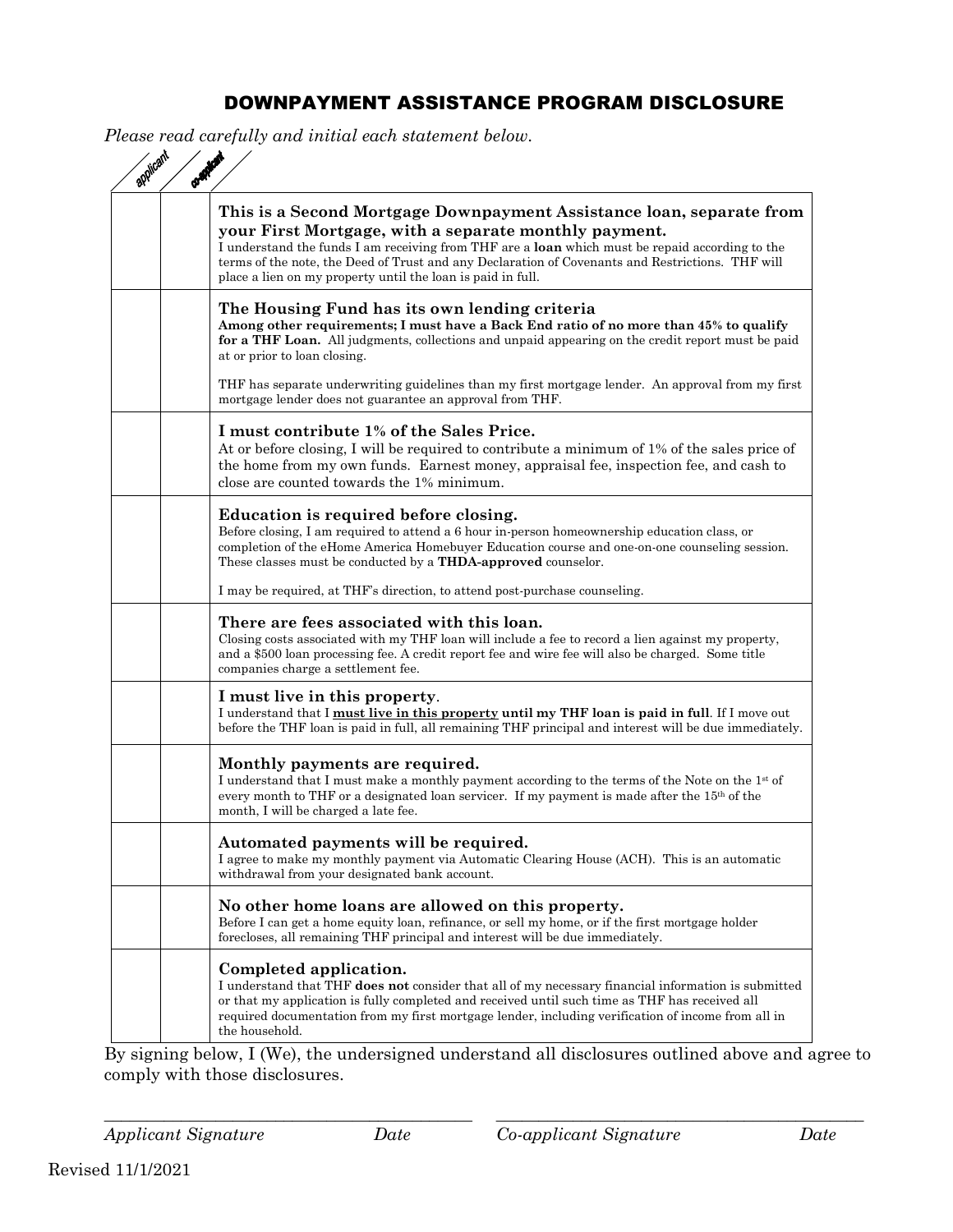## **Customer Privacy Statement**

Our top priority is to provide you, our customer, with outstanding products and services. This notice provides information to you about how we collect, disclose, and protect "nonpublic personal information" we obtain about you in the course of our business together. When we use the term "nonpublic personal information" in this notice, we mean personally identifiable information that is not publicly available.

**Information we may collect.** We collect nonpublic personal information about you from the following sources:

- Information we receive from you on loan applications and related forms which may include your address, telephone number, employment, assets, income, debt, etc.
- Information about your transactions with us, our affiliates, or others.
- Information we receive from a consumer-reporting agency, banks, appraisers, your property insurance coverage and employers.

**Our disclosure policy.** We do not disclose any nonpublic personal information about our customers or former customers to anyone except as permitted by law.

We will share information for counseling purposes with the Processing Agency that provided the homebuyer education classes.

We may disclose all of the information we collect, as described above, about our customers and former customers to third parties that perform services and functions, including marketing services, on our behalf. For example, we may disclose information about you to third parties that assist us in servicing or maintaining your loan account, such as billing you for loan payments. We may also disclose information about you to governmental entities, such as sending customer reports to our funding agencies, and to other third parties such as credit bureaus, or in response to subpoenas; however, **we do not sell customer information to non-affiliated third parties for marketing purposes.** 

**How we protect your information.** We restrict access to nonpublic personal information about you to those employees who need to know that information to provide products or services to you. We maintain physical, electronic, and procedural safeguards that comply with government regulations to guard your nonpublic personal information. To protect our customer's privacy, we only work with companies that agree by contract to maintain strong confidentiality protections and limit the use of information we provide. We do not permit these companies to sell to third parties the information we provide to them.

**This policy may change.** We reserve the right to change our privacy policy notice from time to time without prior notice to you, unless law requires prior notice.

Please call if you have any questions, because your privacy and our professional ethics are very important to us.

By Signing below, the Applicant declares that he/she has read and understands the above statement.

*\_\_\_\_\_\_\_\_\_\_\_\_\_\_\_\_\_\_\_\_\_\_\_\_\_\_\_\_\_\_\_\_\_\_\_\_\_\_\_\_\_\_\_\_\_\_\_\_\_\_\_\_\_ \_\_\_\_\_\_\_\_\_\_\_\_\_\_\_ Signature of Applicant Date Signed*

*Signature of Co-Applicant Date Signed*

*\_\_\_\_\_\_\_\_\_\_\_\_\_\_\_\_\_\_\_\_\_\_\_\_\_\_\_\_\_\_\_\_\_\_\_\_\_\_\_\_\_\_\_\_\_\_\_\_\_\_\_\_\_\_ \_\_\_\_\_\_\_\_\_\_\_\_\_\_*